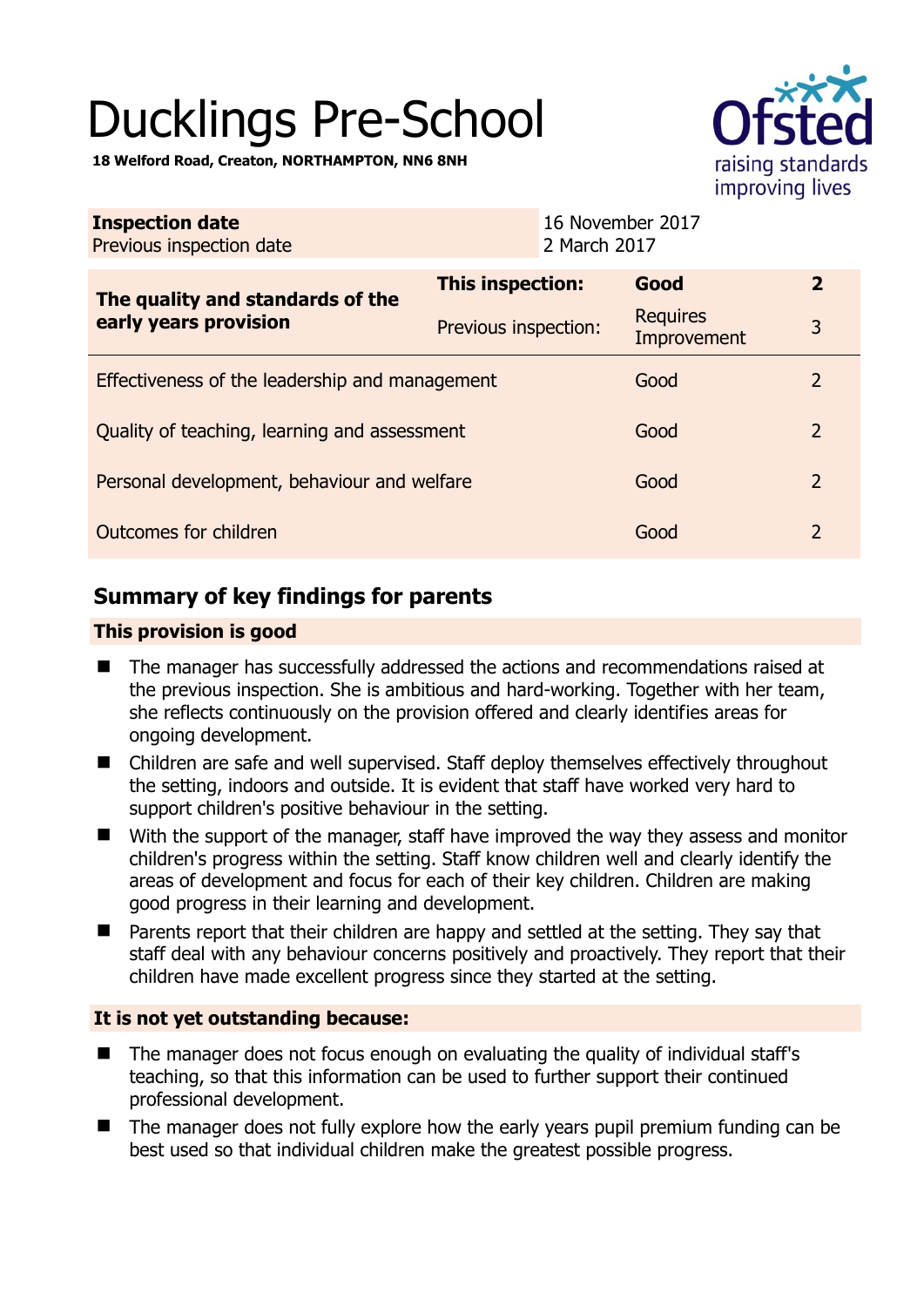# **What the setting needs to do to improve further**

### **To further improve the quality of the early years provision the provider should:**

- monitor and evaluate the quality of teaching more precisely to identify ways of providing children with consistently outstanding learning experiences
- **E** analyse further how to best use the early vears pupil premium funding and assess the impact it has on the outcomes for children, so that all children's learning is promoted to the highest possible level.

#### **Inspection activities**

- The inspector observed the quality of teaching during activities and assessed the impact this has on children's learning.
- The inspector spoke with the manager, staff and children at appropriate times throughout the inspection.
- The inspector conducted a joint observation with the manager.
- The inspector looked at a wide range of documentation including the suitability of staff and committee members, accident and incident reports and children's learning records.
- $\blacksquare$  The inspector spoke to parents and took account of their views by reading written testimonials.

## **Inspector**

Josie Mapes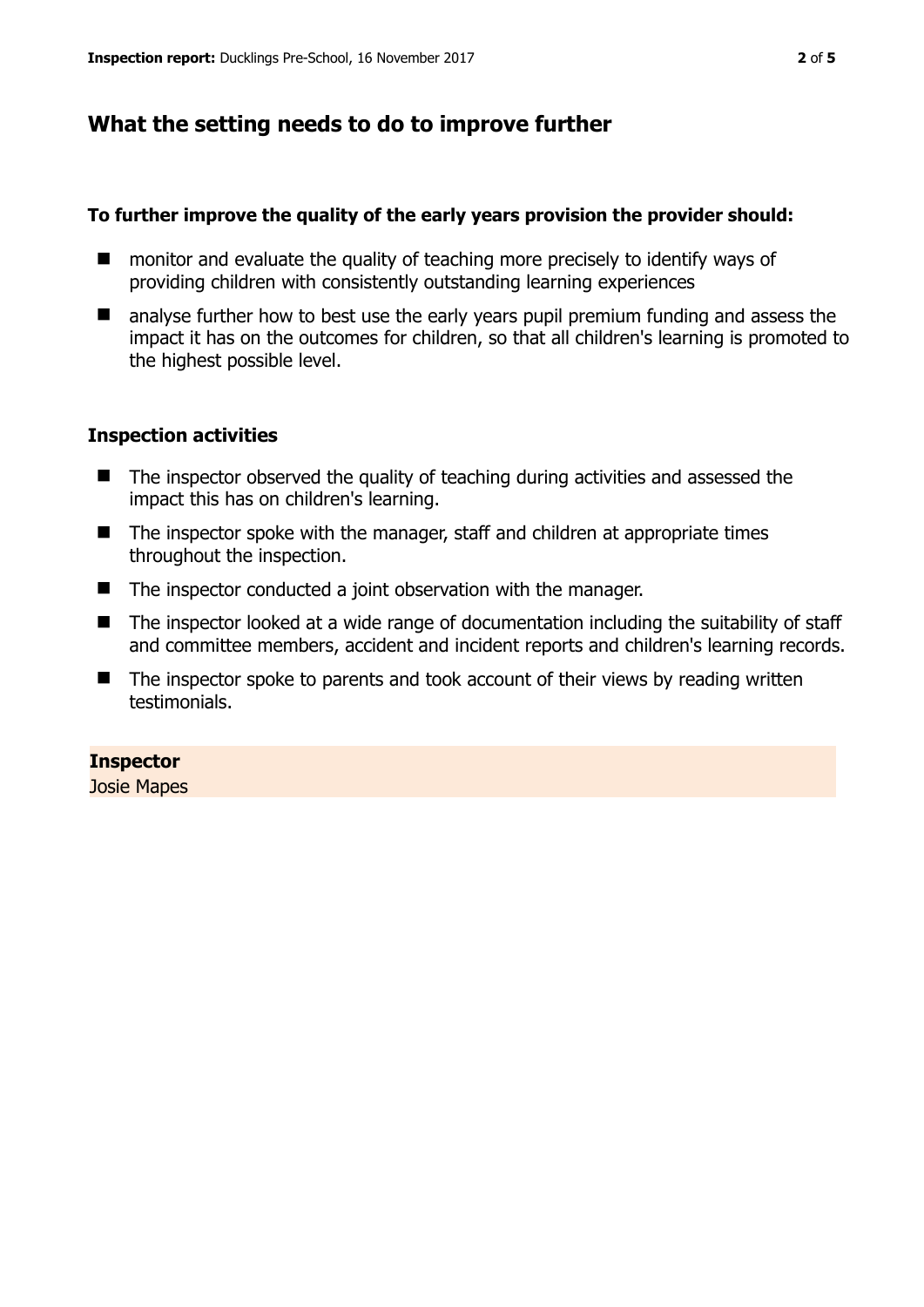## **Inspection findings**

#### **Effectiveness of the leadership and management is good**

The manager leads her team confidently, offering regular opportunities for them to receive support in their job role. The arrangements for safeguarding are effective. Staff understand who to contact if they are concerned about a child's welfare. Rigorous recruitment procedures are implemented to ensure that staff and committee members are suitable to work with children. Staff regularly review equipment and resources to ensure the setting is safe for children. For example, the outdoor area has recently been improved with the addition of all-weather surfacing to minimise the risk of children slipping in wet weather. The manager and staff monitor children's individual achievements and their ongoing progress. The manager monitors different groups of children and identifies areas for development. This has led to a recent focus on promoting children's small-muscle skills.

#### **Quality of teaching, learning and assessment is good**

Well-qualified staff plan a wide range of interesting and challenging activities for children to enjoy. Many children choose to play outside for extended periods of time, clambering confidently on the climbing frame and investigating the well-equipped outdoor area. Children change their clothing according to where they want to play, confidently putting on and taking off shoes, coats and wellington boots. Children also enjoy regular forest school sessions in a nearby woodland. Here, they have opportunities to build dens and discover resident bugs and insects. Staff work in partnership with parents to support children's speech and language development. For example, children are encouraged to pull funny faces in the mirror at home to support the development of their facial muscles. Staff share regular observations and assessments of children's learning with parents so that they are fully informed of their children's progress and development.

#### **Personal development, behaviour and welfare are good**

Children settle quickly into this friendly and welcoming environment. Staff understand the importance of supporting children's well-being. They have worked hard to establish behaviour expectations with the current cohort of children. Children use sand timers to help them take turns when using resources. Staff skilfully step in when needed to prevent any behaviour escalating, and encourage children to work together positively. Staff support children to learn about healthy eating. They have recently introduced a recipe bag for children to take home and share with their parents.

#### **Outcomes for children are good**

Children are well prepared for the transition to school. They are able to name and understand their emotions when communicating with their friends and peers. Children listen attentively while staff read a story. Their speech and language skills develop quickly while they are at the setting.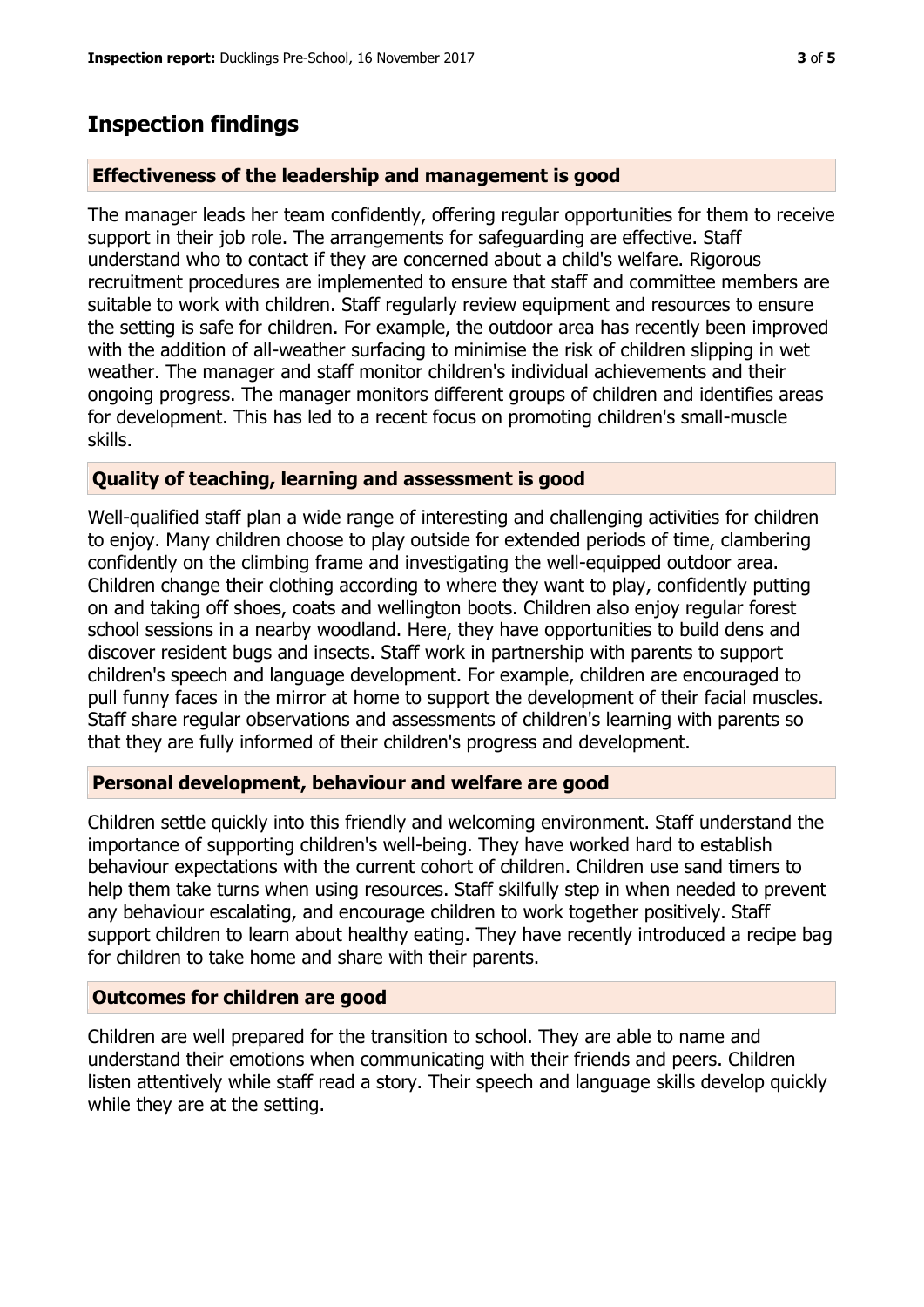# **Setting details**

| Unique reference number                             | EY483221                            |  |
|-----------------------------------------------------|-------------------------------------|--|
| Local authority                                     | Northamptonshire                    |  |
| <b>Inspection number</b>                            | 1088458                             |  |
| <b>Type of provision</b>                            | Sessional provision                 |  |
| Day care type                                       | Childcare - Non-Domestic            |  |
| <b>Registers</b>                                    | Early Years Register                |  |
| Age range of children                               | $2 - 4$                             |  |
| <b>Total number of places</b>                       | 26                                  |  |
| <b>Number of children on roll</b>                   | 22                                  |  |
| Name of registered person                           | <b>Creaton Pre-School Committee</b> |  |
| <b>Registered person unique</b><br>reference number | RP520634                            |  |
| Date of previous inspection                         | 2 March 2017                        |  |
| <b>Telephone number</b>                             | 01604 505172                        |  |

Ducklings Pre-School re-registered in 2015. The pre-school operates from the grounds of Great Creaton Primary School, Northampton. The pre-school employs eight members of staff, four of whom hold appropriate early years qualifications at level 2 or above. Two members of staff also hold early years teacher status. The pre-school opens Monday to Friday term time only. Sessions are from 9am until 3pm. The pre-school receives funding to provide early education for two-, three- and four-year-old children. The pre-school supports children who have special educational needs and/or disabilities.

This inspection was carried out by Ofsted under sections 49 and 50 of the Childcare Act 2006 on the quality and standards of provision that is registered on the Early Years Register. The registered person must ensure that this provision complies with the statutory framework for children's learning, development and care, known as the early years foundation stage.

Any complaints about the inspection or the report should be made following the procedures set out in the guidance 'Complaints procedure: raising concerns and making complaints about Ofsted', which is available from Ofsted's website: www.gov.uk/government/organisations/ofsted. If you would like Ofsted to send you a copy of the guidance, please telephone 0300 123 4234, or email enquiries@ofsted.gov.uk.